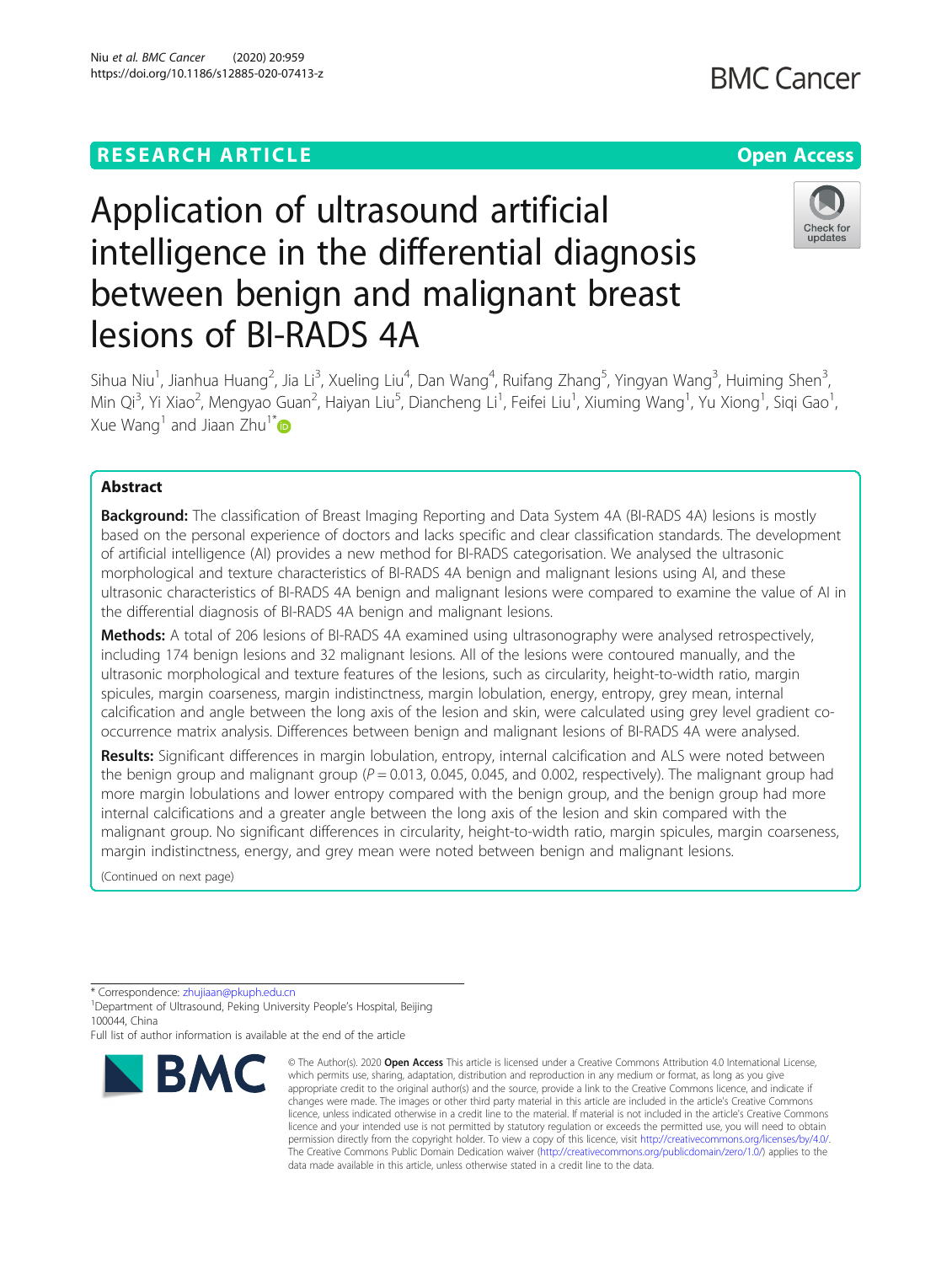# (Continued from previous page)

**Conclusions:** Compared with the naked eye, AI can reveal more subtle differences between benign and malignant BI-RADS 4A lesions. These results remind us carefully observation of the margin and the internal echo is of great significance. With the help of morphological and texture information provided by AI, doctors can make a more accurate judgment on such atypical benign and malignant lesions.

Keywords: Artificial intelligence, Breast, BI-RADS 4A, Differential diagnosis

# Background

The Breast Imaging Reporting and Data System (BI-RADS) facilitates communications among radiologists, clinicians and patients via the use of standardised descriptions of lesions and reports, which greatly promotes the application of breast imaging in clinical practice. BI-RADS 4A lesions exhibit a low suspicion for malignancy of 2–10% and primarily include some atypical benign and malignant lesions [[1\]](#page-6-0). The 2013 BI-RADS does not provide specific guidance for the sub-category of BI-RADS 4 lesions. The classification of these lesions is mostly based on the personal experience of doctors and lacks specific and clear classification standards. The large ultrasonic feature span of atypical benign and malignant lesions creates the possibility of misclassification in the BI-RADS 4A category.

The development of artificial intelligence (AI) provides a new method for BI-RADS classification [\[2](#page-6-0)]. AI can calculate the morphological and texture features of breast lesions in ultrasonic images and overcome the shortcomings of human visual observation [\[3](#page-6-0)–[5](#page-6-0)]. At present, the application of AI in BI-RADS classification mainly focuses on the feasibility and accuracy of different AI procedures [\[6](#page-6-0)–[10\]](#page-6-0). AI can achieve a classification level similar to that of radiologists  $[6, 9]$  $[6, 9]$  $[6, 9]$ . Through the quantitative study of BI-RADS classification features, some studies have reported morphological and textural features that are different between benign and malignant lesions. The shape, margin, internal echo and posterior echo of tumour can be used as the differential diagnosis points of benign and malignant lesions [\[6,](#page-6-0) [8,](#page-6-0) [11\]](#page-6-0). Some other studies focus on the differences in morphological and textural features among different BI-RADS categories or specific diseases, for example, triple-negative breast cancer and fibroadenoma [\[6,](#page-6-0) [12](#page-6-0)–[14\]](#page-6-0). Studies investigating the application of AI between BI-RADS 4A benign and malignant lesions are limited. The present study analysed the ultrasonic morphological and texture characteristics of BI-RADS 4A benign and malignant lesions using AI and aimed at examining the value of AI in the differential diagnosis of BI-RADS 4A benign and malignant lesions.

# Methods

All of the patients were from Peking University People's Hospital, Southeast University Zhongda Hospital, the First Affiliated Hospital of Guangxi University of Chinese Medicine and Zhengzhou University First Affiliated Hospital. The ethics committees of the four hospitals approved this study. Written informed consents were obtained from all participants. All the doctors participated in the ultrasonic examinations. All lesions diagnosed as BI-RADS 4A before surgery from January 2019 to December 2019 were collected and analysed retrospectively. According to the ACR BI-RADS® Atlas Fifth Edition, two doctors (SHN and XW) with more than 10 years' experience in breast ultrasound diagnosis who were blind to the pathological results evaluated the suspicion for malignancy of all the lesions separately, and lesions with low suspicion for malignancy (2–10%) were classified as BI-RADS 4A.

The inclusion criteria were as follows: (1) lesions were classified as BI-RADS 4A by the two doctors finally; (2) the lesions were clear in grey-scale images without measurement labels and the sample window of colour Doppler; (3) lesions should be displayed within a highfrequency probe, and those less than 5 cm were included according to the width of high-frequency probes; (4) all lesions were surgically resected and pathologically diagnosed. The following exclusion criteria were employed: (1) lesions were displayed in colour Doppler ultrasound images; (2) measurement labels were present in grey scale images; (3) the transverse diameter of lesions exceeded the width of probes.

Among them, 194 lesions were both classified as BI-RADS 4A by the two doctors. Twelve cases with inconsistent classification were determined as BI-RADS 4A after discussion by the two doctors. Finally, 206 lesions were enrolled in our study.

The ultrasound instruments used in this study included Aixplorer (Supersonic Imagine, Aix-en-Provence, France), Aplio 500 (Toshiba Medical Systems, Otawara, Tochigi, Japan), and Logic E9 (GE Healthcare, Milwaukee, WI, USA) instruments.

The AI software used in this research was the breast ultrasound intelligent diagnosis system developed by the Harbin Institute of Technology. All lesions were manually contoured, and the region of interest (ROI) was calculated using grey gradient co-occurrence matrix analysis to obtain the morphological and texture features.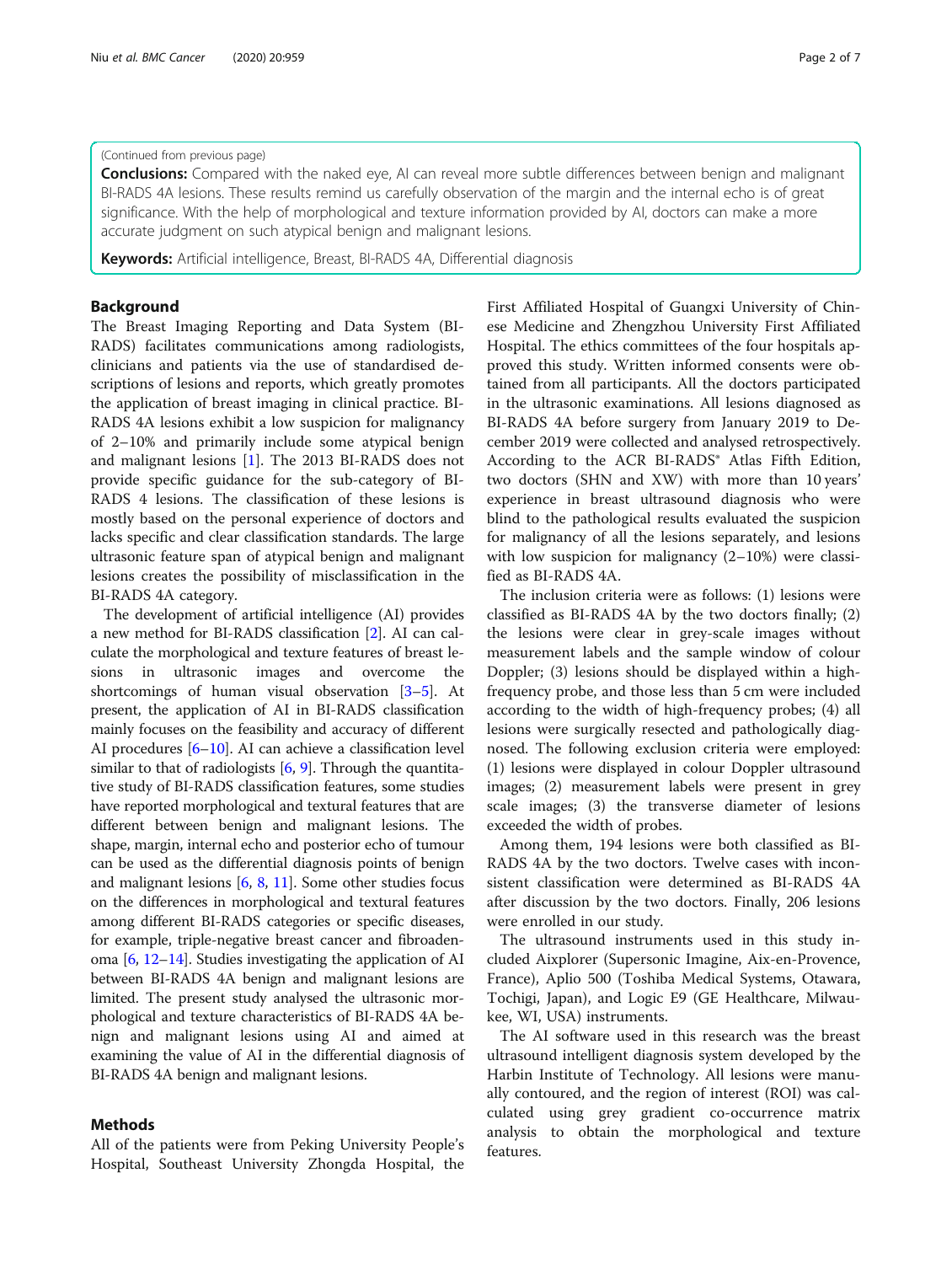The morphological features included circularity, height-to-width ratio, margin spicules, margin coarseness, margin indistinctness, margin lobulation, internal calcification and angle between the long axis of the lesion and skin (ALS). The principles of these features were as follows:

# (1) Circularity

Circularity (Cir) described the similarity between tumours and circle, and it was calculated according to the following formula (1):

$$
Cir = \frac{C^2}{S} \tag{1}
$$

C was the number of pixels in the tumour boundary, which was equivalent to the perimeter of the tumour, and S was the number of pixels contained in the tumour area, which could be regarded as the area of the tumour.

### 2 Height-to-width ratio

The height-to-width ratio (HWR) calculated the circumscribed rectangle of the tumour boundary first to obtain the height and width of the circumscribed rectangle and then calculated the ratio of the two using the formula (2):

$$
HWR = \frac{H}{W}
$$
 (2)

# 3 Margin spicules

The coordinates of the margin pixels  $(x_i, y_i)$  were set to coordinates in polar coordinates  $(r_i, \theta_i)$  according to centroid coordinates  $(x_0, y_0)$ . Then, the coordinates were rearranged clockwise (or anticlockwise). Then, Fourier transformation was performed, and the frequency spectrum data were obtained. The number of margin spicules (MS) was calculated according to the following formula (3):

$$
MS = \frac{\sum_{\omega=0}^{\frac{\pi}{4}} R(\omega)}{\sum_{\omega=\frac{\pi}{4}}^{\pi} R(\omega)}
$$
(3)

#### 4 Margin coarseness

Margin coarseness (MC) reflectd the degree of coarseness of tumour margin, which was given by Eq. (4):

$$
MC = \frac{1}{N} \sum_{i=1}^{N} |d_i - d_{i+1}|
$$
\n(4)

Here,  $d_i$  reflected the distance (in pixel units) of the  $i_{th}$ pixel on the boundary to the centroid coordinates of the tumour, and  $d_i$  was arranged and calculated according to the clockwise (or anticlockwise) order of the corresponding pixels on the boundary.

#### 5 Margin indistinctness

The coarse boundary of tumour in the original greyscale ultrasound image was calculated using a rough segmented ROI image, and tissue surrounding the tumour was regarded as the boundary area. The pixel gradient in horizontal and vertical directions of the boundary area was calculated using the Sobel operator, and the margin indistinctness (MI) was calculated according to the following formula (5):

$$
MI = \sum_{i=1}^{n} \sum_{j=1}^{m} \sqrt{d_x(i,j)^2 + d_y(i,j)^2}
$$
 (5)

M and *n* represented the size of the image, and  $d_x$  and  $d<sub>v</sub>$  represented the gradient in the horizontal and vertical directions of the pixel at the tumour boundary, respectively.

#### 6 Margin lobulation

The coordinates of the margin pixels  $(x_i, y_i)$  were converted to coordinates in polar coordinates  $(r_i, \theta_i)$  according to centroid coordinates  $(x_0, y_0)$ . Here,  $\theta_i$  was converted to the polar coordinate sequence  $(r_1, \theta_1)$ ,  $(r_2, \theta_2)$  $\theta_2$ ),  $(r_3, \theta_3)$ ,  $(r_p, \theta_i)$ ,  $(r_m, \theta_n)$  according to the clockwise (or anticlockwise) order. The median filter of frame size 21 was used to reduce the influence of image noise, and the sequence was fitted with a polynomial of degree 20. The sum of the maximum and minimum points was obtained as the value of margin lobulation (ML) listed in the formula (6).

$$
ML = sum(f_{\text{max}}) + sum(f_{\text{max}})
$$
 (6)

# 7 Internal calcification

First, the irrelevant region outside the tumour was set as zero pixels according to the coarse segmentation results, and the interior region of the tumour was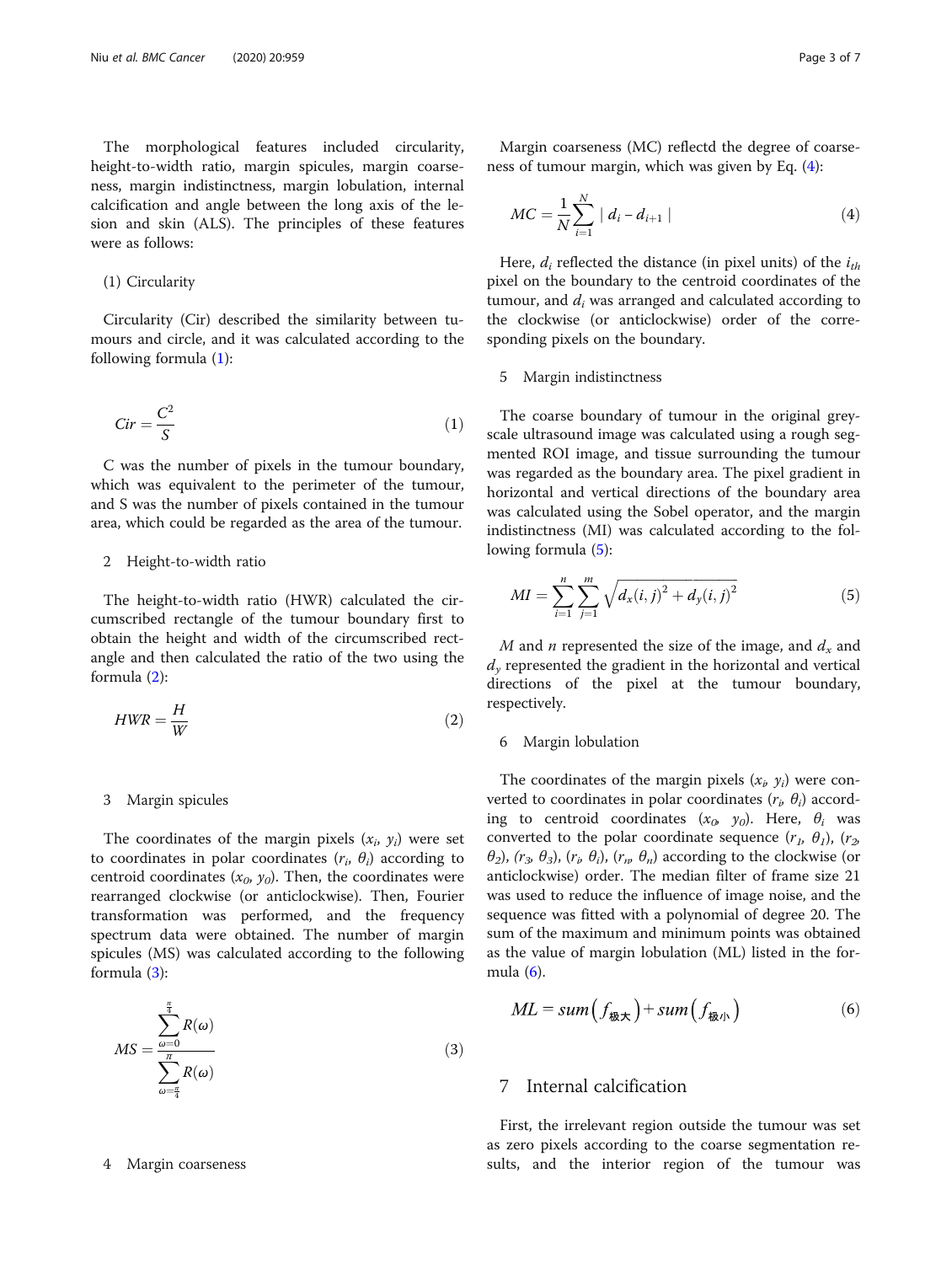binarized according to the mean grey value and the maximum value. Then, the binary image was processed by morphology expansion and corrosion to remove the interference pixels; finally, the number of connected regions of the white spots in the binary image was the number of internal calcifications in the image.

# 8 ALS

ALS  $\theta$  described the angle between the tumour area and the horizontal direction. The ellipse fitting algorithm was used to fit the tumour boundary of ROI image, and the fitted ellipse centre, long axis, short axis, the positive angles of long axis and X axis were obtained. The following transformation was performed according to the formula (7):

$$
\begin{cases}\n\theta, 0 \leq \theta \leq \frac{\pi}{2} \\
\pi - \theta, \frac{\pi}{2} \leq \theta \leq \pi \\
\theta - \pi, \pi \leq \theta \leq \frac{3\pi}{2} \\
2\pi - \theta, \frac{3\pi}{2} \leq \theta \leq 2\pi\n\end{cases}
$$
\n(7)

Texture features included energy, entropy and grey mean. The number of pixels with a grey level of  $i$  and gradient of  $j$  in the gradient image simultaneously was the value of  $H(i, j)$ . Here,  $H(i, j)$  was normalised to obtain  $P(i, j)$ , and  $P(i, j)$  was used to calculate these texture features. The calculations of energy, entropy and grey mean were according to the formulas (8, 9 and 10), respectively:

(1) Energy (E)

$$
E = \sum_{i=1}^{L_s} \sum_{j=1}^{L_g} P(i, j)^2
$$
 (8)

2 Entropy (Ent)

$$
Ent = -\sum_{i=1}^{L_s} \left( \sum_{j=1}^{L_g} P(i,j) * \log \sum_{j=1}^{L_g} P(i,j) \right) \tag{9}
$$

### 3 Grey mean (GM)

$$
GM = \sum_{i=1}^{L_s} i \ast \sum_{j=1}^{L_g} P(i, j)
$$
 (10)

# Statistical analysis

The SPSS version 17.0 software package for Windows (IBM Corporation, Armonk, NY, USA) was used for data analyses. Descriptive statistics and frequencies were provided for circularity, height-to-width ratio, margin spicules, margin coarseness, margin indistinctness, margin lobulation, energy, entropy, grey mean, internal calcification and ALS, which were all nomal distribution. Means ± standard deviation were used to describe these features. Two independent samples t-test was used to compare two means in the sample.  $P < 0.05$  indicated a statistically significant difference.

# Results

All of the 206 patients were female. All of the lesions were isolated. A total of 174 cases were benign. The median patient age was 39 years (range: 26–57 years), and the median lesion size was 1.6 cm (range: 0.6–4.2 cm). Thirty two cases were malignant. The median patient age was 43 years (range: 32–63 years), and the median lesion size was 1.3 cm (range: 0.8–2.5 cm). The pathological types of benign lesions and malignant lesions were presented in Table 1.

Data for the circularity, height-to-width ratio, margin spicules, margin coarseness, margin indistinctness, margin lobulation, energy, entropy, mean of grey level, internal calcification and ALS were presented in Table [2](#page-4-0).

Statistically significant differences in margin lobulation, entropy, internal calcification and ALS were noted between the benign and malignant groups. The malignant group exhibited increased margin lobulation (Fig. [1](#page-4-0)) and lower entropy compared with the benign group, and the benign group had more internal calcifications and increased ALS compared with the malignant group

Table 1 Pathological types of benign lesions and malignant lesions

|                   | Pathological types              | n              | %    |
|-------------------|---------------------------------|----------------|------|
| Benign lesions    | Adenosis                        | 67             | 38.5 |
|                   | Benign phyllodes tumour         | 6              | 3.4  |
|                   | Fibroadenoma                    | 68             | 39.1 |
|                   | Inflammation                    | 8              | 4.6  |
|                   | Intraductal papilloma           | 20             | 11.5 |
|                   | Complex cyst                    | 5              | 2.9  |
| Malignant lesions | Intraductal carcinoma in situ   | 12             | 37.5 |
|                   | Intraductal papillary carcinoma | $\mathfrak{D}$ | 6.3  |
|                   | Invasive ductal carcinoma       | 18             | 56.2 |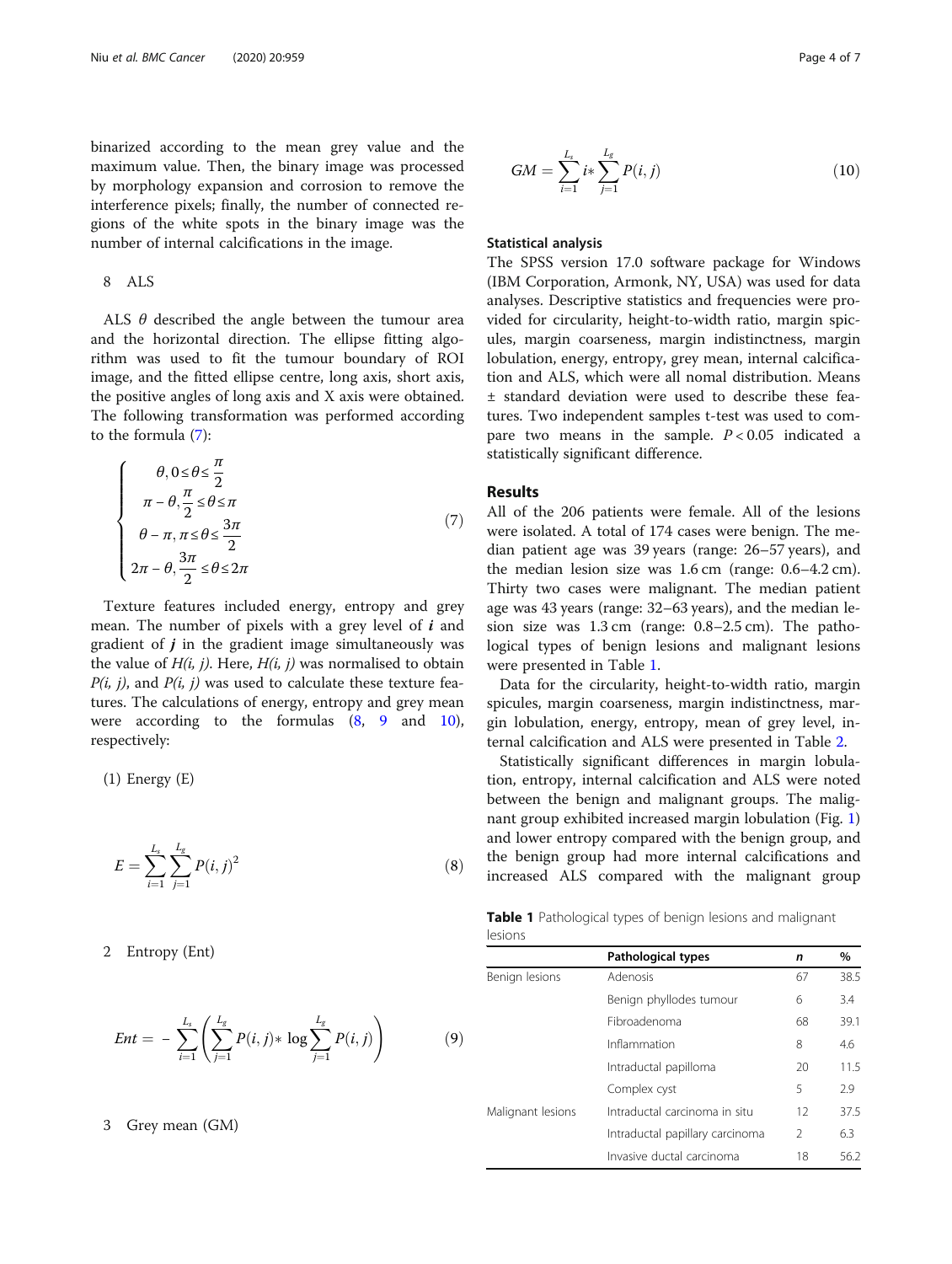<span id="page-4-0"></span>

| <b>Table 2</b> Morphological and texture characteristics of benign |  |  |
|--------------------------------------------------------------------|--|--|
| and malignant groups                                               |  |  |

|                            | Benign group      | Malignant group   | P     |
|----------------------------|-------------------|-------------------|-------|
| Circularity                | $23.62 \pm 6.85$  | $27.53 \pm 13.45$ | 0.240 |
| Height-to-width ratio      | $0.59 \pm 0.27$   | $0.69 \pm 0.16$   | 0.343 |
| Margin spicules            | $14.60 \pm 9.40$  | $14.67 \pm 11.01$ | 0.960 |
| Margin coarseness (pixel)  | $2.78 \pm 2.52$   | $3.43 \pm 3.00$   | 0.420 |
| Margin indistinctness (E6) | $2.19 \pm 9.03$   | $2.23 \pm 7.36$   | 0.610 |
| Margin lobulation          | $7.68 \pm 2.55$   | $9.58 \pm 3.40$   | 0.013 |
| Energy                     | $0.03 \pm 0.02$   | $0.04 \pm 0.03$   | 0.271 |
| Entropy                    | $2.34 \pm 0.13$   | $2.23 \pm 0.20$   | 0.045 |
| Grey mean                  | $0.52 \pm 0.17$   | $0.49 \pm 0.28$   | 0.957 |
| Internal calcification     | $3.78 \pm 4.29$   | $2.53 \pm 2.05$   | 0.045 |
| ALS (degree)               | $13.58 \pm 18.42$ | $6.32 + 5.65$     | 0.002 |

(Fig. 2). No significant differences in circularity, heightto-width ratio, margin spicules, margin coarseness, margin indistinctness, energy, and grey mean were noted between the benign and malignant groups.

# **Discussion**

AI exhibits high accuracy in the diagnosis of breast lesions [\[15,](#page-6-0) [16\]](#page-6-0). AI significantly improves the diagnostic



Fig. 1 Intraductal carcinoma in situ classified as BI-RADS 4A. a Ultrasound revealed a solid hypoechoic mass with lobulation. **b** Image contoured manually



Fig. 2 Adenosis classified as BI-RADS 4A. a Ultrasound revealed a solid irregular hypoechoic mass. **b** Image contoured manually

accuracy of doctors and improves the consistency among observers [\[7](#page-6-0)]. According to a study of BI-RADS 3 lesions, the computer-aided diagnosis system could correctly upgrade most malignant tumours misdiagnosed as Category 3 by doctors [[12](#page-6-0)]. For Category 4A, AI also exhibited high diagnostic efficiency, and the classification accuracy of BI-RADS 4A can be greater than 0.9 [[10](#page-6-0), [14](#page-6-0), [17\]](#page-6-0).

Morphological and texture features are the main factors for AI diagnosis. According to the literatures, the use of morphological features and texture features is not limited to the diagnosis of benign and malignant diseases, and these features also help classify malignant tumour subtypes  $[13, 15, 17-19]$  $[13, 15, 17-19]$  $[13, 15, 17-19]$  $[13, 15, 17-19]$  $[13, 15, 17-19]$  $[13, 15, 17-19]$  $[13, 15, 17-19]$  $[13, 15, 17-19]$ . Entropy reflects the complexity and heterogeneous character of lesion texture. Larger entropy indicates more information contained in an image and greater uniformity of the pixel matrix of the image [[20\]](#page-6-0). Compared to benign tumours, the internal components of malignant tumours are more complex. The different proportions of fibrous components, haemorrhage, necrosis, and calcification, result in a heterogeneous echo of malignant tumour. The increase in scattering media causes variation in backscattering, which reduces entropy. Therefore, compared with benign tumours, the entropy of malignant tumours is often reduced [\[20,](#page-6-0) [21](#page-6-0)]. Category 4A benign and malignant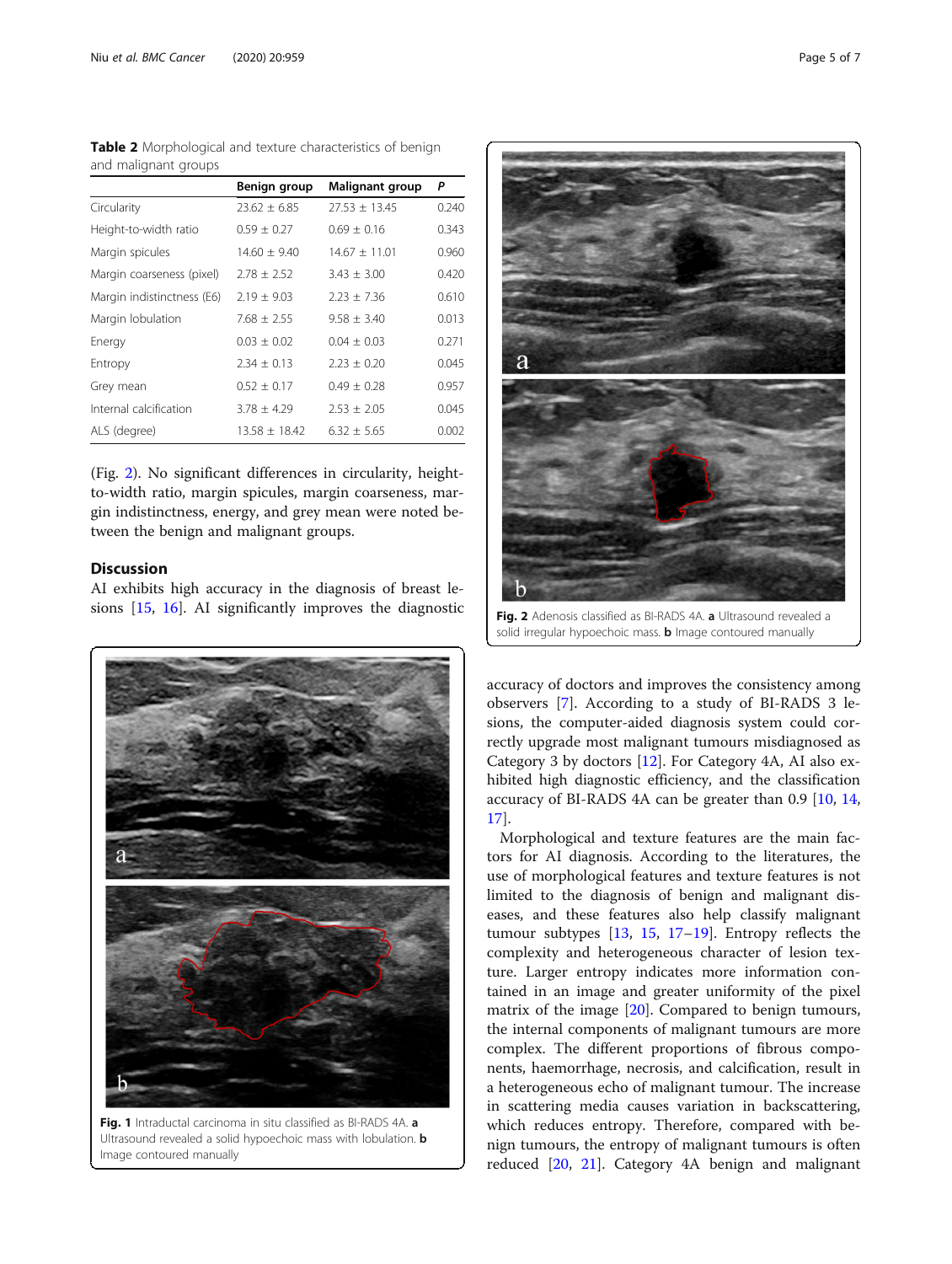lesions are atypical benign and malignant lesions. Our study demonstrated that these atypical benign and malignant lesions were still consistent with previous studies [[20,](#page-6-0) [21](#page-6-0)]. These findings suggest that careful observation of the internal echo of the lesions will help doctors improve the accuracy of naked eye diagnosis of difficult differentiations between benign and malignant tumours.

Category 4A benign and malignant lesions exhibited a significant difference in the number of margin lobulations. The biological behavior of the tumour determines the ultrasonic characteristics. The growth of cancer cells is not uniform and results in an irregular tumour morphology, which is lobulated. On the other hand, the ultrasonic characteristics of the lesions reflect the essential characteristics of the tumour, which is the basis for differentiating between benign and malignant lesions. Therefore, the characteristics of tumour margin are significant in the differentiation of atypical benign and malignant lesions, which is consistent with the literature [[11\]](#page-6-0).

Calcification can occur in both benign and malignant breast lesions. Most of the calcifications are benign, but a small portion is malignant [\[22](#page-6-0)]. Some benign tumours may have mucinous degeneration or hyaline degeneration with dystrophic calcification, which is occasionally difficult to distinguish from breast cancer calcification [[23\]](#page-6-0). More calcifications were found in benign lesions in our research, which is consistent with early literatures [[22,](#page-6-0) [24\]](#page-6-0). These characteristics increase the pathological uncertainty of benign lesions and make these lesions more atypical.

Most of the benign lesions grow in parallel, but atypical benign and malignant lesions may also exhibit unconventional characteristics. In this study, the ALS of benign lesions was larger than that of malignant lesions. In a sense, category 4A benign lesions are more like malignant lesions based on some ultrasound features. Category 4A malignant lesions exhibit fewer typical malignant signs, and some of their ultrasound features are more similar to those of benign lesions. These differences reflect the characteristics of category 4A lesions. The boundaries of some characteristics between category 4A benign and malignant lesions are indistinct or even inverted and deviate from the signs of typical benign and malignant lesions [\[25\]](#page-6-0). Difficulty in the differential diagnosis of the two groups causes the classification of benign lesions to be upgraded, whereas the classification of malignant lesions is downgraded.

Our study had some limitations. First, the size of our sample was relatively small. Future studies will include a larger number of cases. Second, in the aspect of intralesional calcification, we only studied the value of the number of calcification in the differential diagnosis of BI-RADS 4A benign and malignant lesions, but the significance of the size and shape of calcification in the differential diagnosis was not clear. Finally, this study was based on manually contoured images for quantitative analyses of ROI, which was different from other studies that focused on lesions that are automatically contoured by AI  $[26]$ . The present study did not evaluate the automatic identification efficiency for BI-RADS 4A lesions of our AI diagnosis system, and these aspects will be studied in the future.

### Conclusions

AI gives us a lot of inspiration. First of all, AI can find out the difference between benign and malignant lesions of BI-RADS 4A, which exceeds the recognition ability of human eyes. Secondly, AI reminds us we should carefully observe whether the lesions are more lobulated and whether the internal echo is more heterogeneous. Especially, the combination of the two features has higher diagnostic value. However, it need a large quantity of cases to determine the threshold of margin lobulation, entropy and internal calcification to diagnose malignant lesions of BI-RADS 4A, our cases are far from enough, especially for the malignant lesions. In the future, we will collect more lesions of BI-RADS 4A and summarize their characteristics so as to obtain a more accurate differential diagnosis threshold.

#### Abbreviations

BI-RADS: Breast Imaging Reporting and Data system; AI: Artificial intelligence; ROI: Region of interest; ALS: Angle between the long axis of the lesion and skin; Cir: Circularity; HWR: Height-to-width ratio; MS: Margin spicules; MC: Margin coarseness; MI: Margin indistinctness; ML: Margin lobulation; E: Energy; ENT: Entropy; GM: Grey mean

#### Acknowledgments

Not applicable.

#### Authors' contributions

JAZ participated in conceiving and designing the study. SHN drafted the manuscript. JHH, YX1 [Yi Xiao] and MYG developed the Breast ultrasound intelligent diagnosis system and analysed the images using AI. JL, XLL, DW, RFZ, YYW, HMS, MQ, HYL, SHN and XW examined and collected the images of all the patients. DCL, FFL, XMW, YX2 [Yu Xiong] and SQG contoured all the lesions. SHN and XW performed the classifications of all the lesions according to the ACR BI-RADS® Atlas Fifth Edition. All authors have read and approved the manuscript.

#### Funding

This work was supported by Beijing Municipal Science &Technology Commission (grant numbers Z181100001918006, 2018). The funder provided support to AI software development and paid the fee for manually contouring.

#### Availability of data and materials

The datasets used and/or analysed during the current study are available from the corresponding author on reasonable request.

#### Ethics approval and consent to participate

This study was approved by the ethics committees of Peking University People's Hospital, Southeast University Zhongda Hospital, the First Affiliated Hospital of Guangxi University of Chinese Medicine and Zhengzhou University First Affiliated Hospital. The four hospitals all granted permission